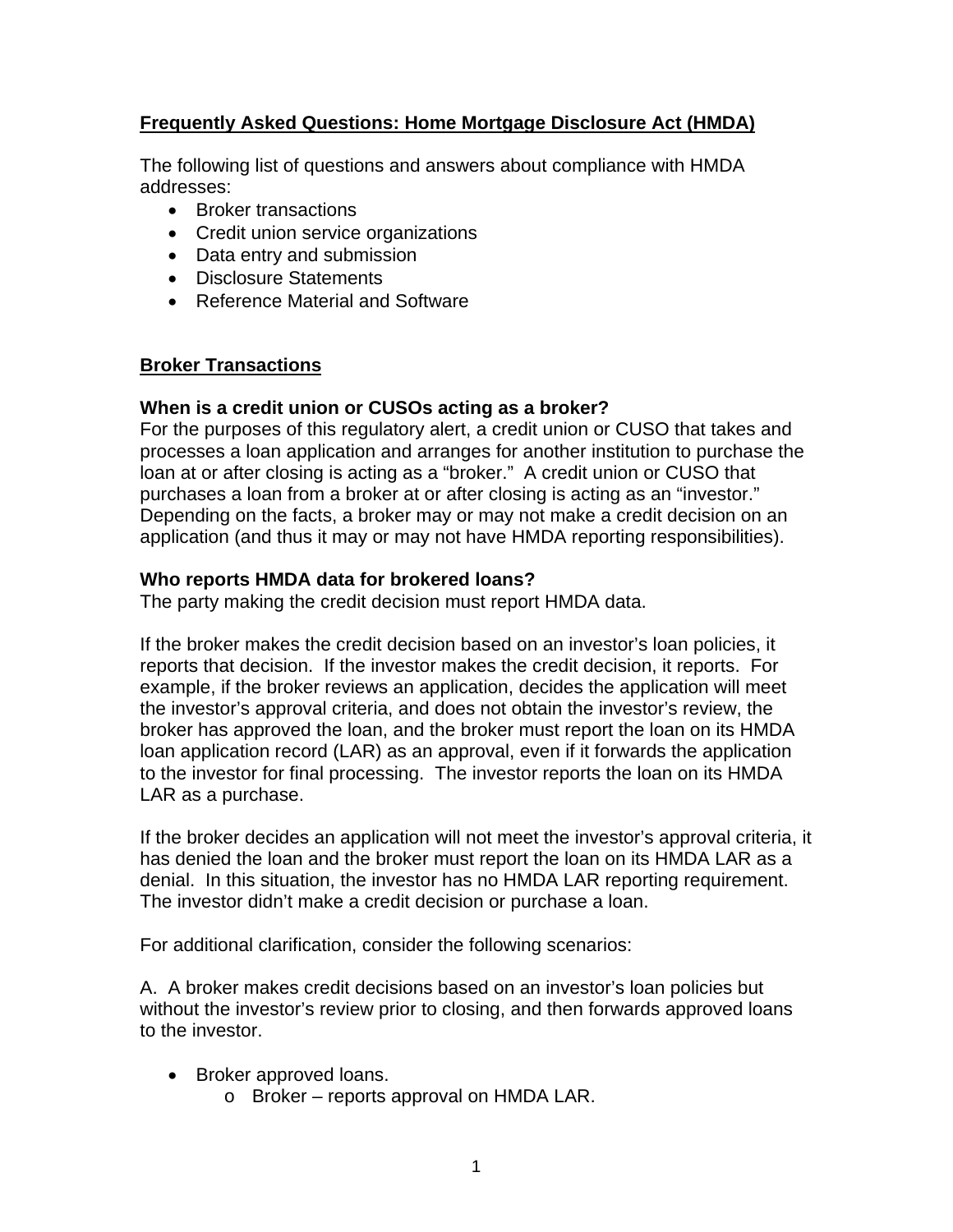- o Investor reports purchase on HMDA LAR.
- Broker denied loans.
	- o Broker reports denial on HMDA LAR.
	- o Investor no HMDA LAR reporting requirement.
- B. A broker forwards all loan applications to the investor for credit decisions.
	- Investor approved loans.
		- o Broker no HMDA LAR reporting requirement.
		- o Investor reports approval on HMDA LAR.
	- Investor denied loans.
		- o Broker no HMDA LAR reporting requirement.
		- o Investor reports denial on HMDA LAR.

To avoid responsibility for HMDA reporting, the broker must forward all applications to the investor for credit decisions. If the broker makes a decision to deny a loan because it does not meet an investor's criteria or it makes a decision to forward an application because it meets an investor's criteria, it has made a credit decision and must report that application in its HMDA LAR.

In summary, a broker who makes a credit decision on an application reports that decision, regardless of whose loan policies it bases the credit decision on and whose name the loan closes in, as shown in scenario A, above. An investor who makes a credit decision on an application received from a broker reports the decision, the broker does not, as shown in scenario B. above. An investor who purchases a loan from a broker, however, reports it as a purchased loan, regardless of who made the credit decision, as shown in scenario A.

See Appendix D (Official Staff Commentary on Regulation C) in the **Guide to HMDA Reporting, Getting It Right!**, for additional information on reporting brokered loans.

# **Credit Union Service Organizations**

# **Do Credit Union Service Organizations (CUSOs) need to comply with HMDA and how should they report data?**

CUSOs must comply with HMDA data collection and reporting requirements. For purposes of HMDA compliance, a CUSO may be categorized as either a subsidiary or affiliates. Reporting guidance for each category of CUSO follows:

• A CUSO is a credit union subsidiary if it is more than 50% owned by a single credit union. Subsidiary CUSOs use the CUSO's federal tax identification number as the Respondent ID number for identification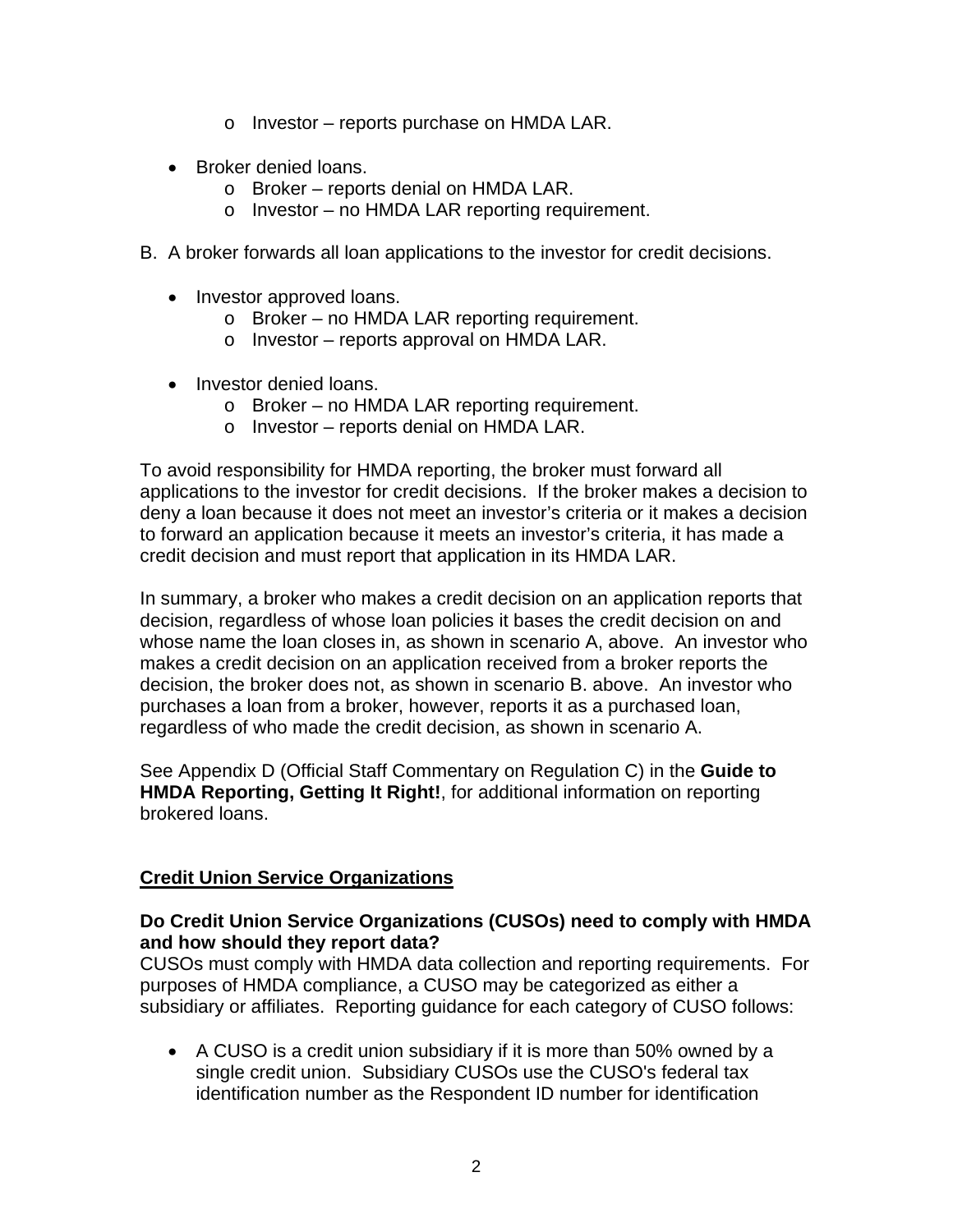purposes when reporting HMDA data. Subsidiary CUSOs should select NCUA as the applicable regulator (agency code equals 5). Subsidiary CUSOs do not need to consolidate HMDA data with the "owning" credit union's HMDA data.

• CUSOs that do not qualify as subsidiaries are considered to be affiliates. An affiliate CUSO should report HMDA data using the CUSO federal tax ID number as the Respondent ID number. Affiliate CUSOs should select HUD as the applicable regulator (agency code equals 7).

# **Data Entry and Submission**

## **How do I complete a loan application register?**

Review the *Guide to HMDA Reporting, Getting It Right!* (Guide). A copy of the Guide can be obtained from the FFEIC web-site, as discussed under Reference Materials and Software. The Guide contains detailed directions for the completion of loan application registers.

After review of the Guide, you can contact your NCUA regional office or state supervisory authority if you are unable to resolve a specific question.

## **How often does my credit union need to update its loan application register (LAR) and report HMDA data?**

HMDA requires quarterly updates of the LAR. Once final action is taken on a transaction, it must be appropriately recorded on a LAR within 30 days after the end of a calendar quarter. Credit unions should be able to produce a current LAR at the request of federal or state examiners.

Following the end of a calendar year, a credit union submits its LAR to the Federal Reserve Board processing center by March 1<sup>st</sup>. Credit unions must submit a LAR that contains all records for the calendar year.

## **How does a credit union submit its HMDA data?**

Following the end of a calendar year, a credit union submits its LAR to the Federal Reserve Board processing center no later than March 1st using the following email address: hmdasub@frb.gov.

Internet e-mail is the preferred method for transmitting LAR information. Your file must be properly encrypted using the FFIEC data entry software encryption utility before transmission. Non-email transmissions may be delayed due to FRB security protocols. Acceptable transmission methods are listed at: http://www.ffiec.gov/hmda/contactNCUA.htm

Early submission by mid-February is strongly recommended. If a data file does not load successfully, it will not be marked as received by the FRB.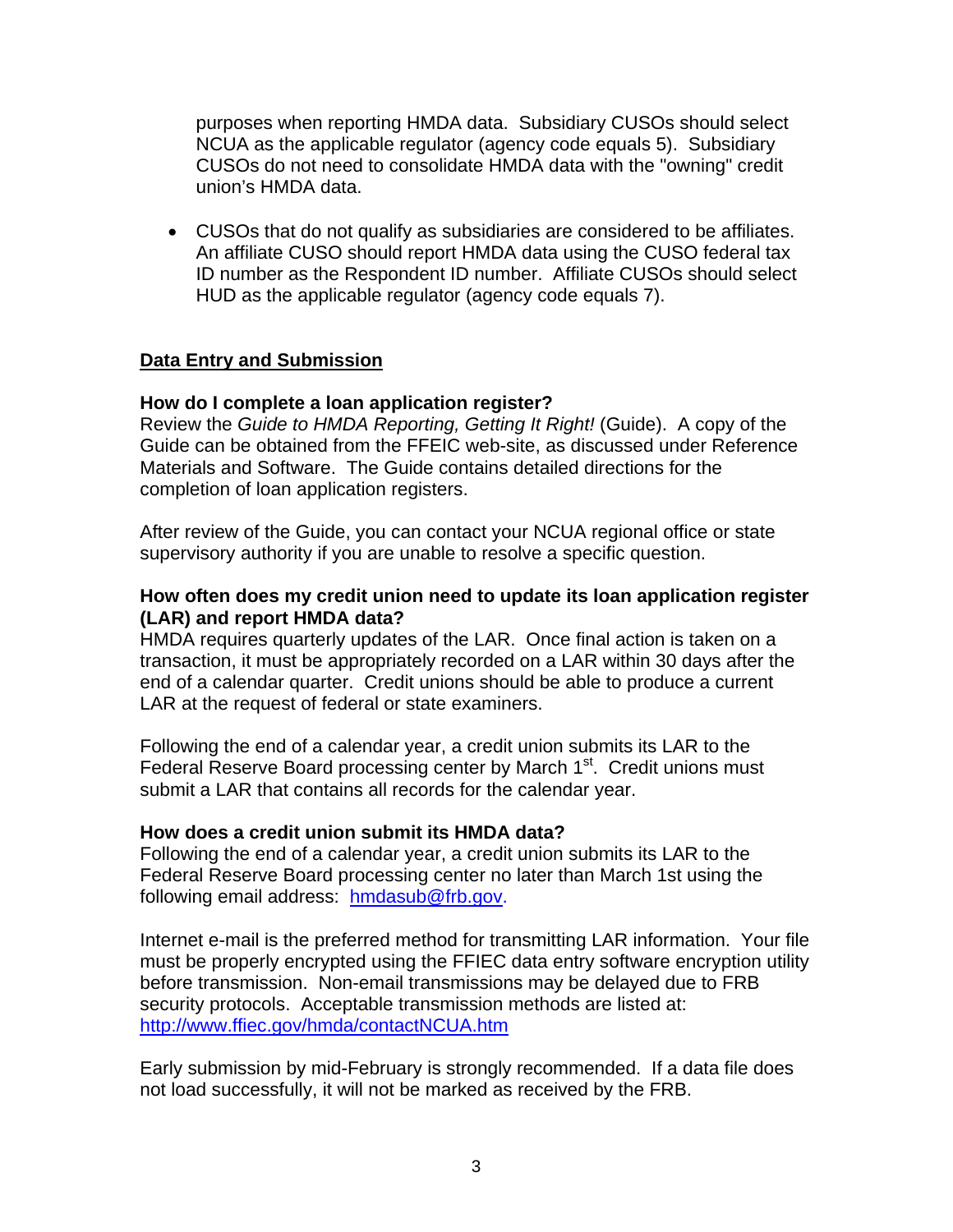### **When is HMDA data considered to be received by the FRB?**

Data are considered to be successfully received by the FRB once the file has been opened and loaded onto the FRB mainframe. When data are successfully loaded, the FRB will confirm receipt of the file by faxing or emailing a list of potential data errors. Credit unions should retain a dated copy of this receipt. If a credit union does not receive a filing receipt from the FRB, it is the credit union's responsibility to follow up with the FRB.

To ensure data can be successfully read by the FRB, a credit union should use the edit check feature contained in the HMDA data entry software prior to submitting transmission data.

### **What is NCUA policy concerning late HMDA data?**

Credit unions must provide a readable file to the FRB, which processes HMDA data on behalf of NCUA, by the March 1st deadline. Late submission of HMDA data is not acceptable. Following data collection, the FRB will provide NCUA with a list of credit unions that did not meet the March 1st filing deadline. NCUA may assess civil money penalties against late filers.

When assessing civil money penalties against late filers, NCUA will consider exceptional circumstances. A credit union's first time to collect and file HMDA data is not an exceptional circumstance.

#### **Who do I contact with other questions about submitting HMDA data?**

Questions concerning HMDA software, data receipt confirmations, data edits, and other issues related to the submission of HMDA data can be sent to the FRB via email at hmdahelp@frb.gov.

## **Disclosure Statements**

#### **How can a credit union obtain its disclosure statement?**

In August or September after the collection and analysis of HMDA data, disclosure statements become available for download from the FFIEC web site. Disclosure statements are no longer mailed in CD-Rom or paper format to credit unions.

It is the responsibility of reporting credit unions to check the FFIEC web site, download their disclosure statements, and display the statements within three business days of availability. Publication of the FFIEC press release that announces the availability of disclosure statements is equivalent to receipt of disclosure statements for purposes of compliance with HMDA.

Disclosure statements are available on the FFIEC web site at: http://www.ffiec.gov/hmdaadwebreport/diswelcome.aspx.